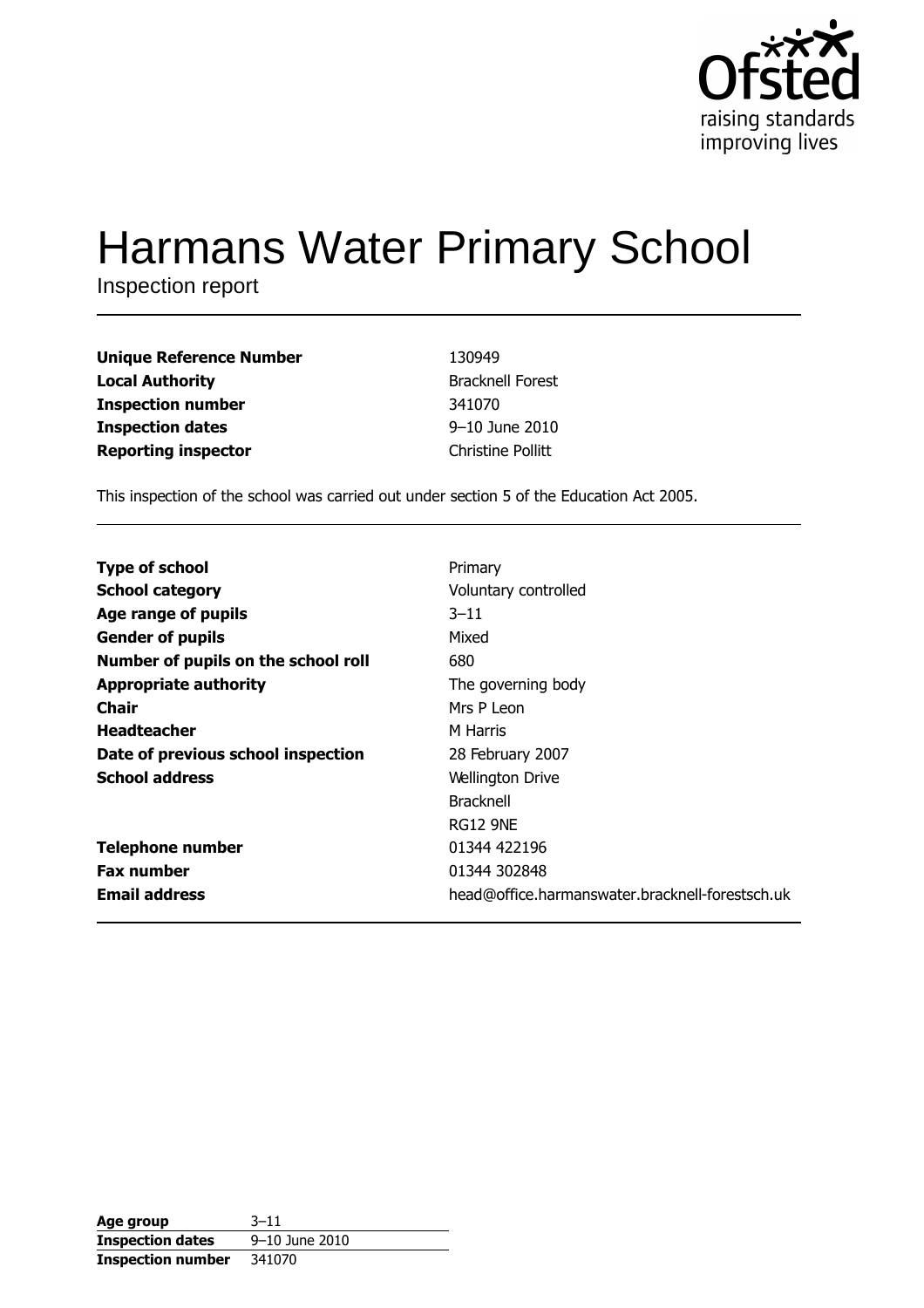The Office for Standards in Education, Children's Services and Skills (Ofsted) regulates and inspects to achieve excellence in the care of children and young people, and in education and skills for learners of all ages. It regulates and inspects childcare and children's social care, and inspects the Children and Family Court Advisory Support Service (Cafcass), schools, colleges, initial teacher training, work-based learning and skills training, adult and community learning, and education and training in prisons and other secure establishments. It rates council children's services, and inspects services for looked after children, safequarding and child protection.

Further copies of this report are obtainable from the school. Under the Education Act 2005, the school must provide a copy of this report free of charge to certain categories of people. A charge not exceeding the full cost of reproduction may be made for any other copies supplied.

If you would like a copy of this document in a different format, such as large print or Braille, please telephone 08456 404045, or email enquiries@ofsted.gov.uk.

You may copy all or parts of this document for non-commercial educational purposes, as long as you give details of the source and date of publication and do not alter the documentation in any way.

Royal Exchange Buildings St Ann's Square Manchester M2 7LA T: 08456 404045 Textphone: 0161 618 8524 E: enquiries@ofsted.gov.uk W: www.ofsted.gov.uk © Crown copyright 2010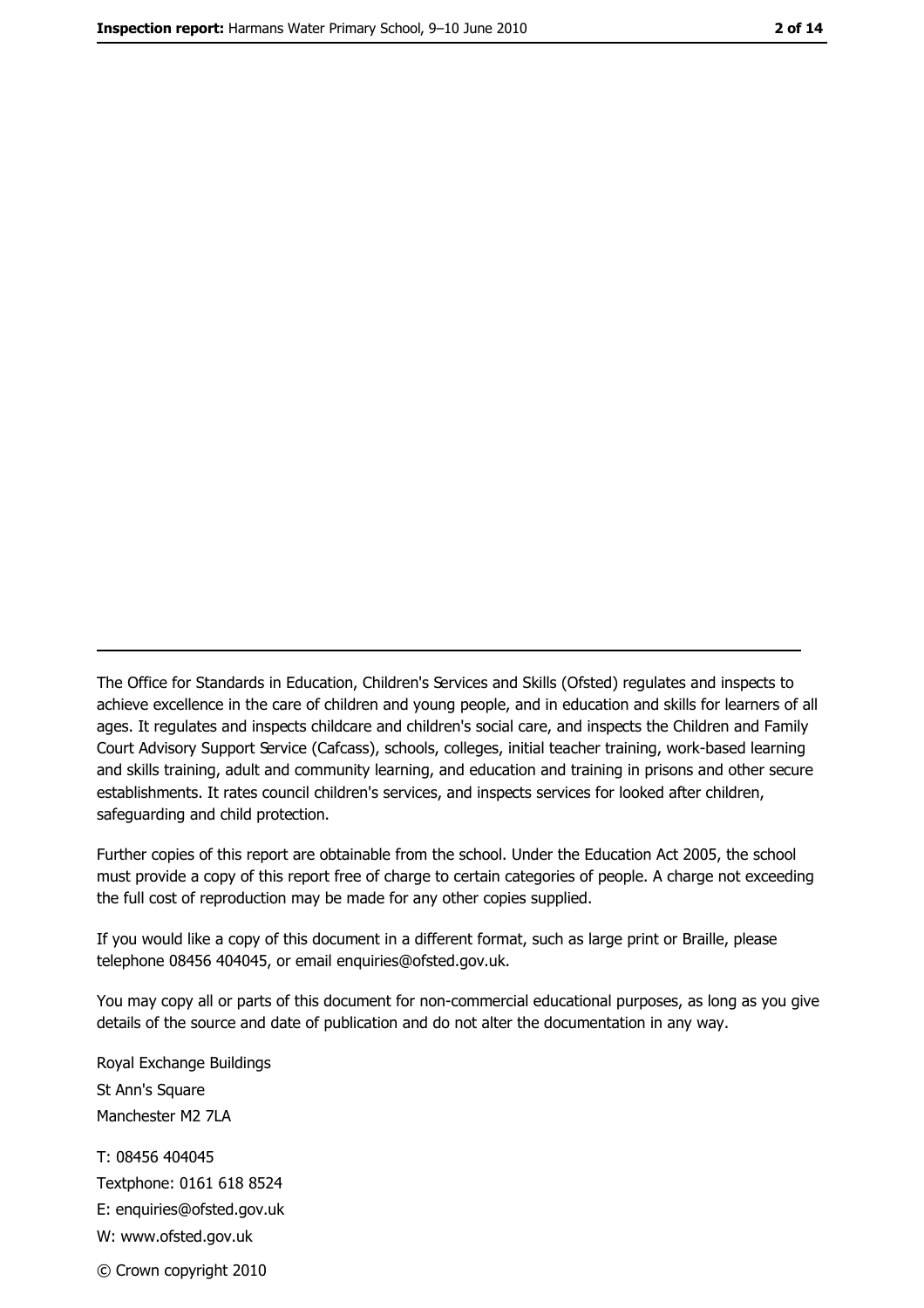# **Introduction**

This inspection was carried out by four additional inspectors. They saw 30 lessons taught by 21 teachers. Meetings were held with parents and carers, groups of pupils, governors and staff. Inspectors observed the school's work, and looked at documents including the school development plan, safeguarding and welfare arrangements, and records of pupils' progress. Inspectors also analysed questionnaires from 100 pupils, 20 staff and 249 parents and carers.

The inspection team reviewed many aspects of the school's work. It looked in detail at the following:

- the effectiveness of curriculum planning in meeting the needs of all groups of  $\blacksquare$ pupils, especially boys and higher-attainers
- how well pupils are involved in understanding how to improve their work  $\blacksquare$
- the success of strategies to improve teaching and learning in mathematics.  $\blacksquare$

# Information about the school

Harmans Water is a large three-form entry school, nearly three times the average size. The proportion of pupils with special educational needs and/or disabilities is broadly average, and their needs include behavioural, social and emotional needs and speech and language and communication difficulties. Around 10% of the pupils come from a wide range of minority ethnic groups. The school shares a site with Harmans Water Pre-school and Koosa Kids after-school club, which are run by private contractors, and so not part of this inspection. The school has several awards including Healthy School status and the United Nations Children's Fund (UNICEF) Rights Respecting School Award.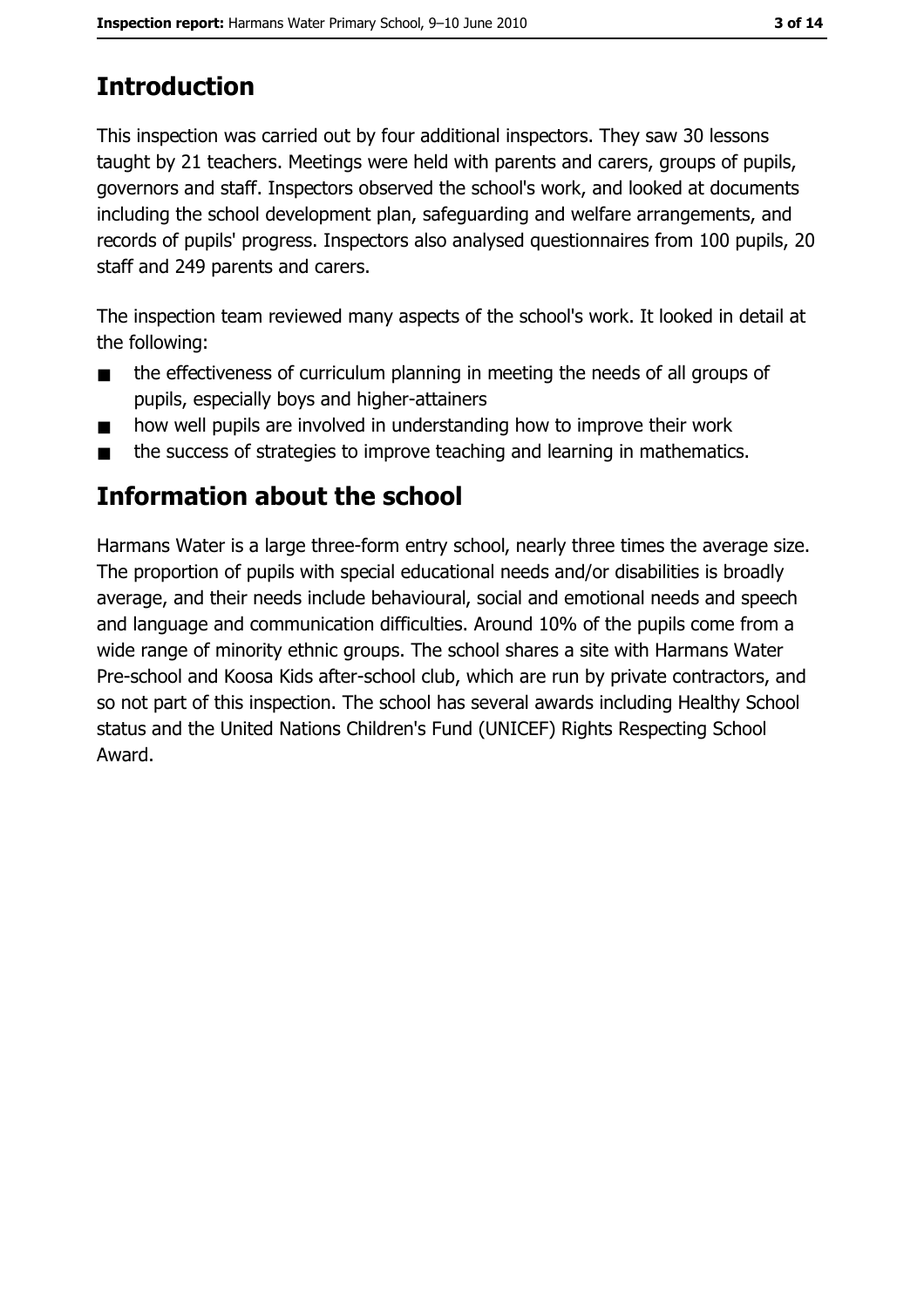# **Inspection judgements**

## Overall effectiveness: how good is the school?

#### The school's capacity for sustained improvement

## **Main findings**

This is a good school where all groups of pupils, including those with special educational needs and/or disabilities and pupils from a variety of ethnic backgrounds, make good progress in their academic work and personal development, so that they are well prepared for their future lives. It is vibrant and extremely caring with a very welcoming community spirit. The following comment from a parent is typical of the very positive views received: □Harmans Water is a happy place to be. Family values, discipline and the chance to really be children contribute to its success.' Pupils feel very safe because they are supported extremely well, especially when they face difficulty in learning or personal matters. They have a keen enthusiasm to learn and very responsible attitudes, behave well and show huge respect for others. Their enjoyment of school is reflected in above-average attendance rates. Pupils leading daily □Kick Start' activities is one example of the excellent contribution they make to the school and the wider community. The school's success is firmly based on the determination that each child will succeed, whatever their background or ability level. An example of the commitment to equal opportunities is the school's achievement of the highest level in the Rights Respecting School Award for the way it has unified social and emotional aspects of learning, sustainable development and community cohesion. The inspiring headteacher and his very effective newly formed senior management team have the full support and involvement of staff, governors and pupils in striving to improve the school. Accurate self-evaluation and the identification of actions to improve teaching and learning have increased the pace of learning across the school. Consequently the school has a good capacity to improve further and build on current strengths.

Pupils are doing well because the teaching is good and the curriculum is mostly adapted well to meet their needs. However, some pupils could be doing even better. In a few lessons challenge is limited because there are not enough opportunities for pupils to extend their skills. For example, in some mathematics and science lessons there are too few chances for pupils to engage in problem solving and investigative work. Although teachers assess children's progress regularly in the Early Years Foundation Stage, they do not always use this information to match adult support to the specific needs of each child. This means that children's progress is not always as rapid as it could be. Inspectors observed some outstanding features in English and mathematics lessons. However, the school's monitoring process offers too few opportunities to share this best practice with all teachers. While teachers set pupil targets for English and mathematics in every class, these are not always well understood by pupils. Teachers mark work regularly with positive comments but do not always make clear to pupils what they need to do to improve their work.

| 2 |  |
|---|--|
| 7 |  |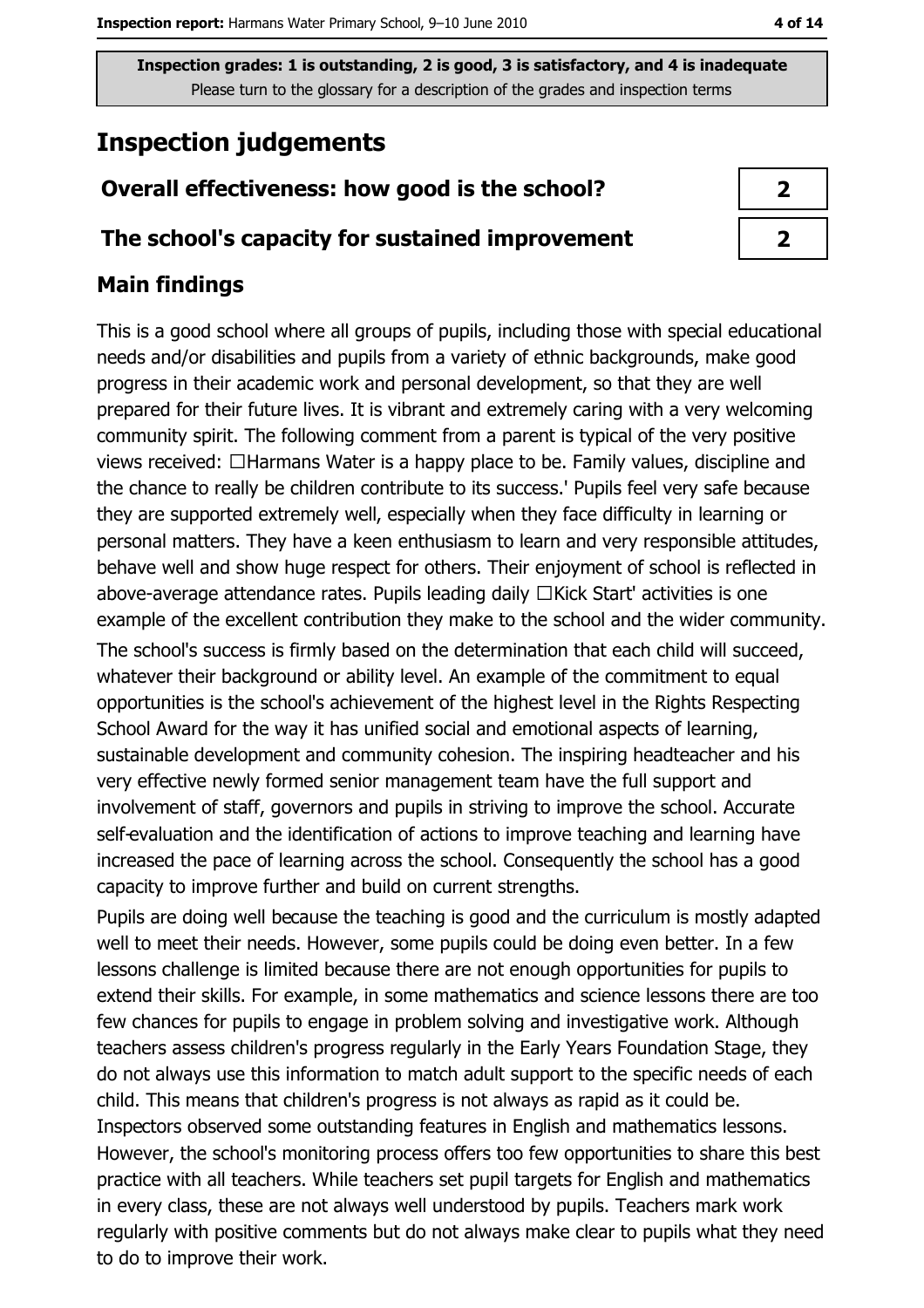## What does the school need to do to improve further?

- $\blacksquare$ Increase the proportion of good and better teaching to accelerate pupils' progress and raise attainment by:
	- linking marking more effectively to pupil targets to show pupils the level at which they are working and to identify the next steps in their learning
	- providing more problem-solving and investigative activities for pupils to develop their skills, particularly in mathematics and science
	- ensuring that teachers have regular opportunities to share best practice
	- using assessment information more effectively in the Early Years Foundation Stage to match adult support to the specific needs of each child.

## **Outcomes for individuals and groups of pupils**

Children start school in Nursery or Reception classes with skills and understanding typically below those expected of three- or four-year-olds, especially in reading, writing and calculation skills. From these low starting points, children make good progress and by Year 6 lesson observations and work scrutiny show that their attainment is above average in English and broadly average in mathematics. An increasing number of pupils are reaching the higher levels. Attainment in mathematics has risen due to a clear focus on teaching calculation skills. Curriculum initiatives in reading and writing have resulted in raised attainment in English. There are no marked differences in the achievement of different groups of pupils, and the gap between girls' and boys' attainment is closing, and is smaller than typically seen nationally.

During the inspection pupils were very much enjoying their project work. For example, one of the many highlights of the curriculum is the whole-school □ continent' study where staff and pupils alike learn about a different continent of the world each year. As one parent commented on their questionnaire,  $\Box$  The girls love being immersed in different cultures, and there is always a huge "buzz" around the whole-school parade at the end of the topic.'

Pupils have an excellent understanding of how to keep themselves safe, and are very confident in how to keep safe when using new technologies. Incidents of unkind behaviour are rare and pupils respond well to the individual support they are given to deal with their feelings. They are enthusiastic about the rich cultural experiences delivered through the curriculum, such as all Year 3 pupils learning to play an instrument. Pupils are very keen to take on an extensive range of responsibilities as, for example, school council members, Rights Respecting School ambassadors or play monitors.

#### These are the grades for pupils' outcomes

 $\overline{2}$ 

 $\frac{1}{1}$  The grades for attainment and attendance are: 1 is high; 2 is above average; 3 is broadly average; and 4 is low.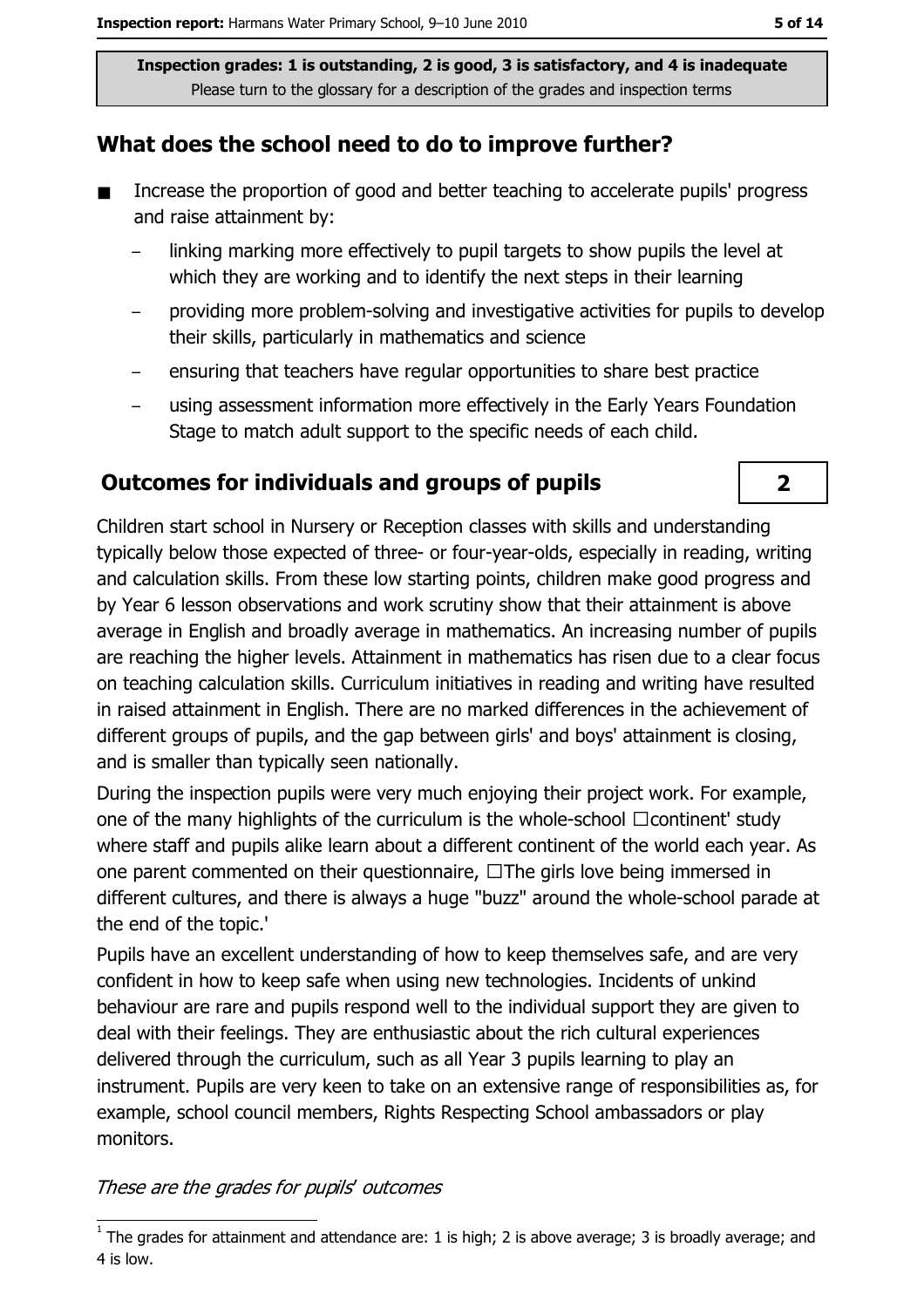| Pupils' achievement and the extent to which they enjoy their learning                                                     | $\overline{\mathbf{2}}$ |
|---------------------------------------------------------------------------------------------------------------------------|-------------------------|
| Taking into account:<br>Pupils' attainment <sup>1</sup>                                                                   | 3                       |
| The quality of pupils' learning and their progress                                                                        | $\overline{2}$          |
| The quality of learning for pupils with special educational needs and/or<br>disabilities and their progress               | $\overline{2}$          |
| The extent to which pupils feel safe                                                                                      | 1                       |
| <b>Pupils' behaviour</b>                                                                                                  | $\overline{\mathbf{2}}$ |
| The extent to which pupils adopt healthy lifestyles                                                                       | $\overline{\mathbf{2}}$ |
| The extent to which pupils contribute to the school and wider community                                                   | 1                       |
| The extent to which pupils develop workplace and other skills that will<br>contribute to their future economic well-being | 3                       |
| Taking into account:<br>Pupils' attendance <sup>1</sup>                                                                   | 2                       |
| The extent of pupils' spiritual, moral, social and cultural development                                                   | 1                       |

#### How effective is the provision?

Respect and enjoyment of what others have to offer, regardless of their differences, are important at this school. This is apparent in the way pupils and adults work so effectively together in lessons. The best lessons are interactive and filled with lively discussion. Techniques such as  $\Box$ talk partners' are successfully used to actively involve all pupils during lessons. Teachers' subject knowledge is generally strong and they work hard to make learning interesting. Teachers make effective use of new technologies to provide a stimulus for learning. For example, during the inspection Year 3 were enjoying a Skype interview with the Yorvik museum to learn about the Vikings. In another lesson pupils were enthusiastically taking turns in using the controls to manoeuvre a large bee along a track. Teachers and their assistants give pupils valuable and developmental oral feedback in lessons. They mark work in books regularly, but do not always make clear how well pupils are progressing towards their targets to enable them to better understand how to improve.

The outstanding quality of the school's care is evident in its excellent support for vulnerable pupils, including its provision for pupils with special educational needs and/or disabilities. The progress of these pupils, and those at the early stages of speaking English, is tracked very effectively and they receive clearly targeted support in the classrooms from teachers and a skilled team of teaching assistants. Procedures to support pupils as they move from one year to the next, and especially on to the next school, are thorough and help them progress confidently. Those pupils considered vulnerable receive particularly good support at this time.

Ongoing curriculum review that takes into account the views and interests of learners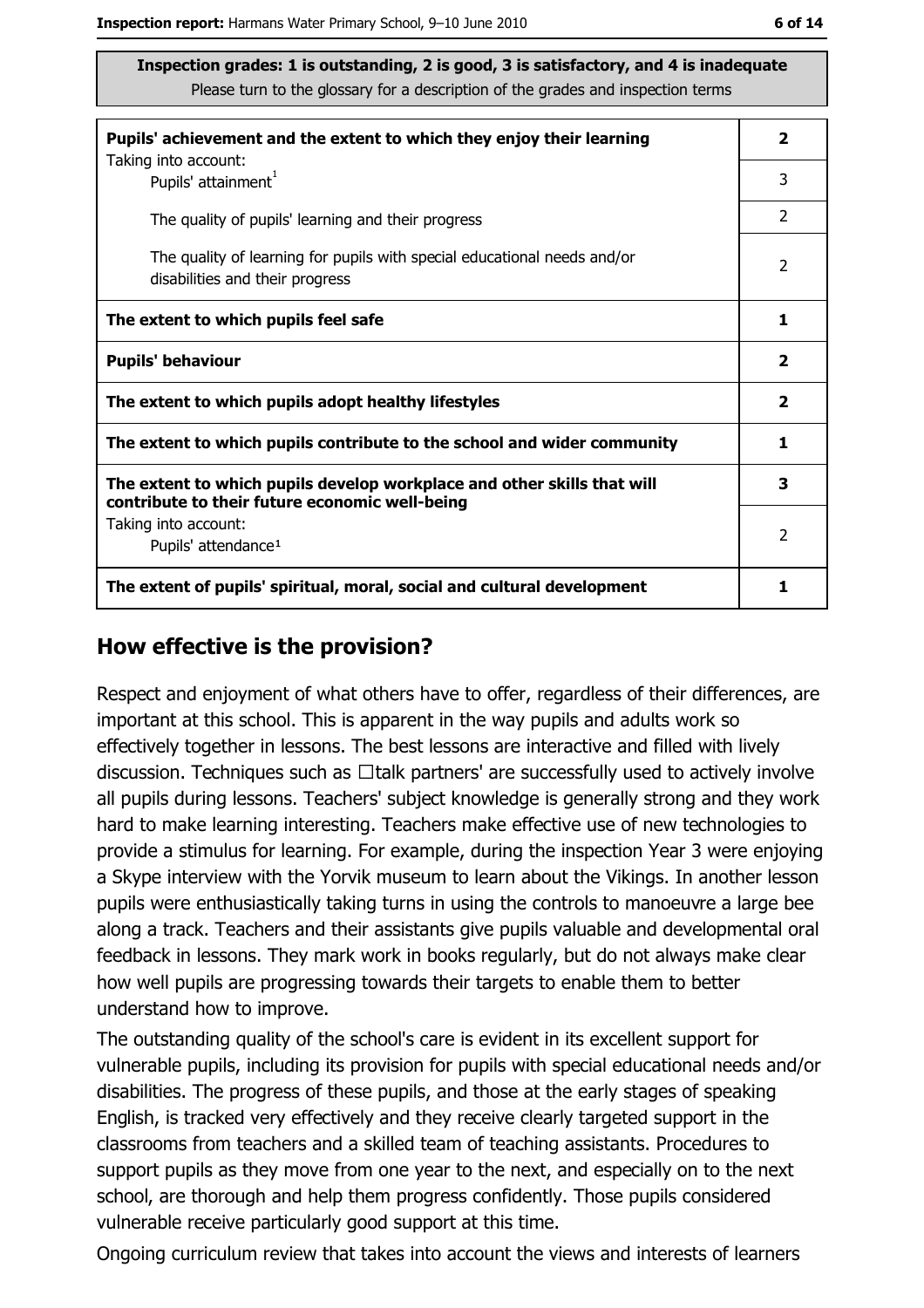ensures strong provision that supports the good development of pupils' knowledge and skills in each subject. Pupils' enjoyment of their education is greatly enriched through visits and visitors and the wide variety of clubs on offer, including drumming, dance and film.

A comprehensive programme for personal, social and health education, supported by work leading to Healthy School status, gives pupils a good understanding of how to lead safe and healthy lives. Good links with the Koosa Kids after-school club support pupils who receive out-of-school care on the school site.

#### These are the grades for the quality of provision

| The quality of teaching                                                                                    |                         |
|------------------------------------------------------------------------------------------------------------|-------------------------|
| Taking into account:<br>The use of assessment to support learning                                          |                         |
| The extent to which the curriculum meets pupils' needs, including, where<br>relevant, through partnerships | $\overline{\mathbf{2}}$ |
| The effectiveness of care, guidance and support                                                            |                         |

## How effective are leadership and management?

The headteacher is outstanding at embedding ambition and driving improvement, and recently included the whole school in developing a new vision and direction. He has developed a strong network of leadership at all levels and a shared commitment to high expectations for pupils' achievement and personal development. Assisted by the support and challenge of the highly effective governing body, they have a clear view of the school's strengths and have put in place effective strategies to address any weaknesses that are identified.

The success of the school's commitment to promoting equal opportunities and eradicating discrimination is evident in the parity in achievement of all groups of pupils. Barriers to learning have been successfully lifted; for example, pupils with behavioural and emotional needs are totally included in all aspects of school life and are achieving in line with their peers. The extremely strong partnerships with parents and carers and the community reflect the school's commitment to the promotion of community cohesion. Effective links with other schools, specialists and agencies ensure that all pupils receive the support they need to make good progress in all aspects of school life. Current action plans include developing links with a diverse range of other schools. Throughout its work the school plans with imagination and high expectations. This planning is based on rigorous self-evaluation and continuous checks on pupils' progress across the school. Challenging targets are set and reviewed regularly and increased as appropriate. The impact of the use of these targets is reflected in the improving trend in achievement and standards. Statutory requirements are met, and governors are rigorous in ensuring that safeguarding for every pupil is of exemplary quality. Staff are vetted in accordance with up-to-the-minute quidance from central government and the local authority. Record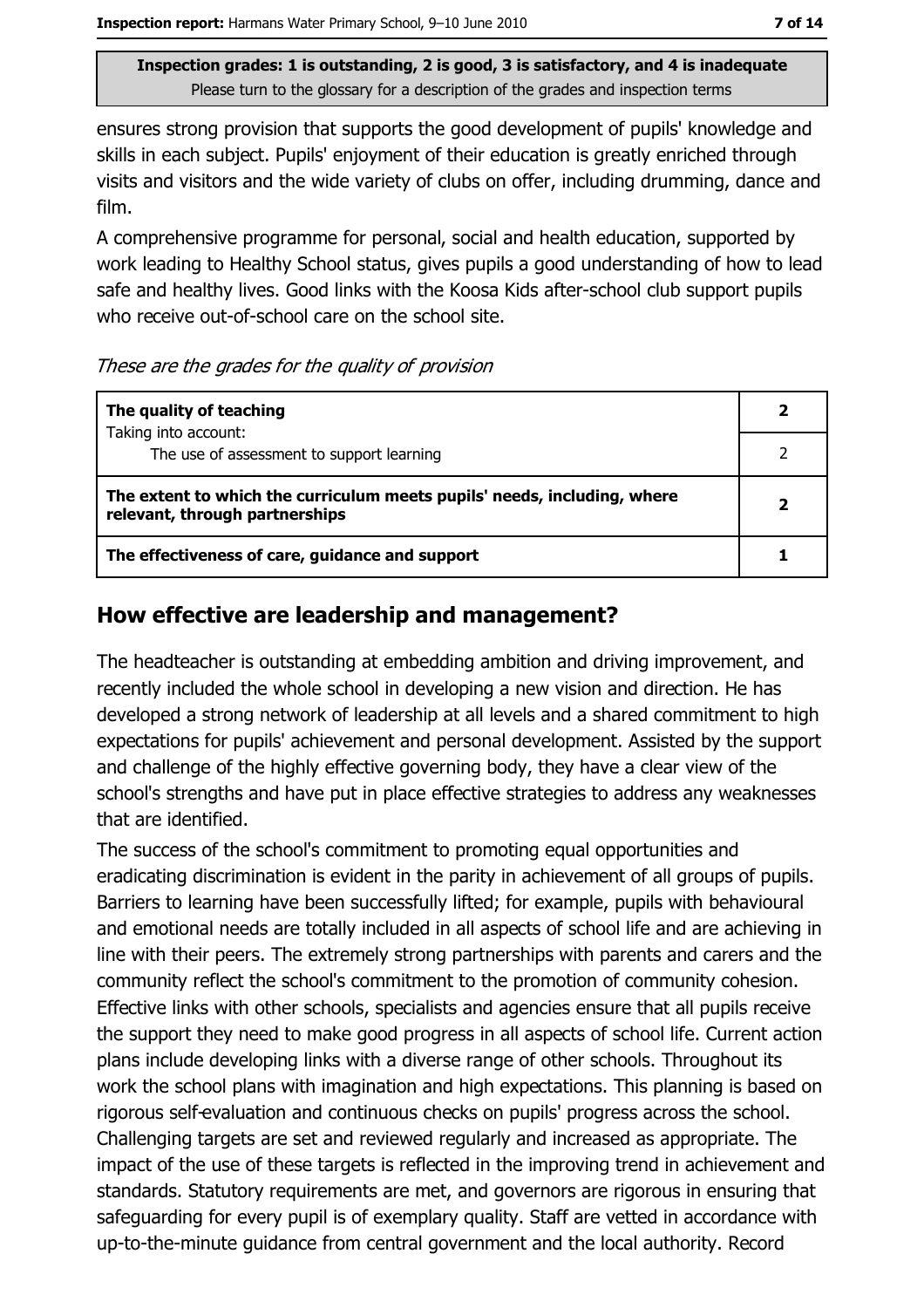keeping is exceptionally robust.

These are the grades for leadership and management

| The effectiveness of leadership and management in embedding ambition and<br>driving improvement                                                                     | 1                       |
|---------------------------------------------------------------------------------------------------------------------------------------------------------------------|-------------------------|
| Taking into account:<br>The leadership and management of teaching and learning                                                                                      | 2                       |
| The effectiveness of the governing body in challenging and supporting the<br>school so that weaknesses are tackled decisively and statutory responsibilities<br>met | $\overline{\mathbf{2}}$ |
| The effectiveness of the school's engagement with parents and carers                                                                                                | 1                       |
| The effectiveness of partnerships in promoting learning and well-being                                                                                              | $\overline{2}$          |
| The effectiveness with which the school promotes equality of opportunity and<br>tackles discrimination                                                              | $\mathbf{z}$            |
| The effectiveness of safeguarding procedures                                                                                                                        |                         |
| The effectiveness with which the school promotes community cohesion                                                                                                 | $\mathbf{2}$            |
| The effectiveness with which the school deploys resources to achieve<br>value for money                                                                             | 2                       |

## **Early Years Foundation Stage**

Established links with pre-school settings, and useful home visits, help children settle happily into school. They make satisfactory progress but their skills remain below average in most areas of learning when they enter Year 1. Recent teaching initiatives for small group work have been successful in improving children's basic skills in reading and calculations.

Children particularly enjoy the outdoor areas, which are well designed, bright and welcoming with areas for sand, water, large construction toys and vehicles. Planning ensures there is a good balance between play activities and more structured learning led by adults. Consequently the children are keen to learn, and their behaviour is good. They develop confidence and independence in response to the high expectations of the staff. Adults are good at helping children to learn through play, but sometimes miss opportunities to develop children's learning further. For example, children choosing to play independently do not always have enough adult support to extend their learning skills and habits or to discuss how they might improve. Also, there are not enough informal opportunities to learn basic skills, for example in counting and writing.

Pastoral care is excellent, aided by extremely effective links with parents, and includes greeting children and their families at the start of the day. All adults know the children well and regularly assess their progress. However, assessment is not always used as sharply as it should be to adjust provision to match the needs of each child.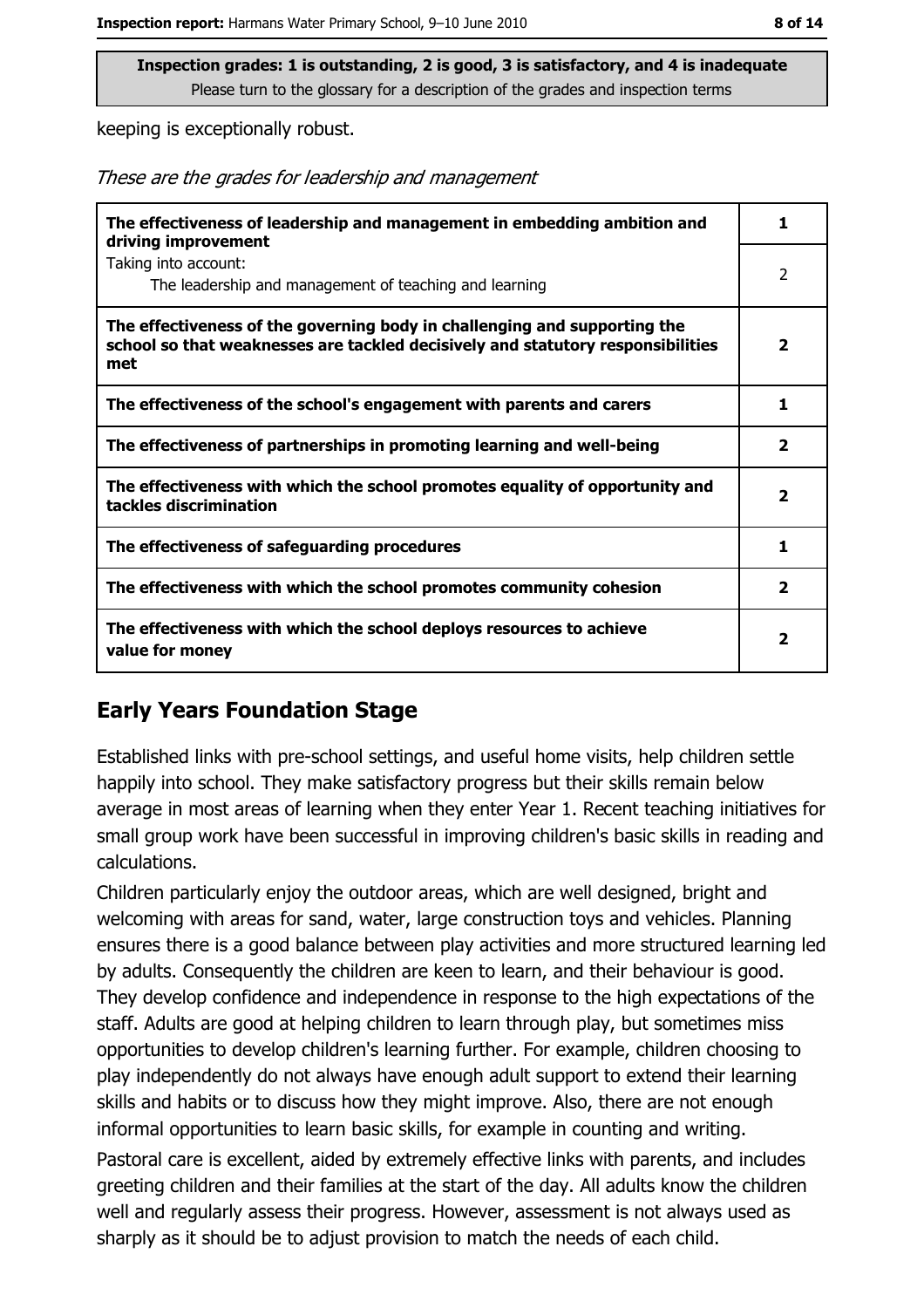These are the grades for the Early Years Foundation Stage

| <b>Overall effectiveness of the Early Years Foundation Stage</b><br>Taking into account:     | 3 |
|----------------------------------------------------------------------------------------------|---|
| Outcomes for children in the Early Years Foundation Stage                                    |   |
| The quality of provision in the Early Years Foundation Stage                                 |   |
| The effectiveness of leadership and management of the Early Years<br><b>Foundation Stage</b> | 3 |

#### **Views of parents and carers**

The majority of questionnaire returns were positive in all aspects and indicated a high level of support and confidence in the school. All parents and carers felt that the school helped their children to have a healthy lifestyle. A number of parents and carers made additional comments about the excellent leadership, and the support provided by the teachers and their assistants. A small minority of parents and carers have concerns about how behaviour is managed and the progress their children are making. The inspection found behaviour in and around the school to be good. However, although children generally make good progress, they could do even better and the inspectors have agreed actions with the school to address this issue.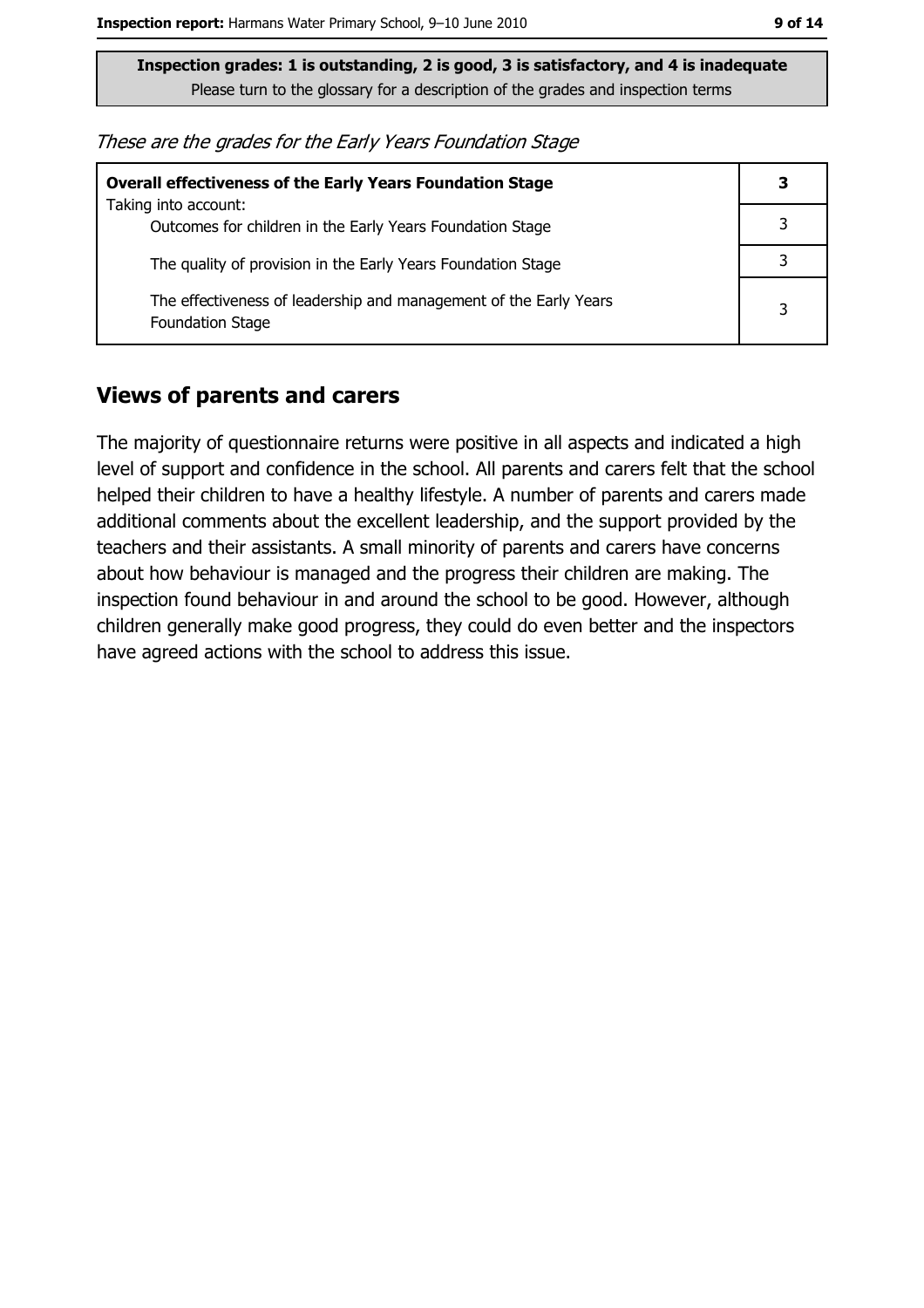#### Responses from parents and carers to Ofsted's questionnaire

Ofsted invited all the registered parents and carers of pupils registered at Harmans Water Primary School to complete a questionnaire about their views of the school.

In the questionnaire, parents and carers were asked to record how strongly they agreed with 13 statements about the school.

The inspection team received 249 completed questionnaires by the end of the on-site inspection. In total, there are 680 pupils registered at the school.

| <b>Statements</b>                                                                                                                                                                                                                                       | <b>Strongly</b><br><b>Agree</b> |               | <b>Agree</b> |               |                | <b>Disagree</b> |                | <b>Strongly</b><br>disagree |  |
|---------------------------------------------------------------------------------------------------------------------------------------------------------------------------------------------------------------------------------------------------------|---------------------------------|---------------|--------------|---------------|----------------|-----------------|----------------|-----------------------------|--|
|                                                                                                                                                                                                                                                         | <b>Total</b>                    | $\frac{0}{0}$ | <b>Total</b> | $\frac{0}{0}$ | <b>Total</b>   | $\frac{1}{2}$   | <b>Total</b>   | $\frac{0}{0}$               |  |
| My child enjoys school                                                                                                                                                                                                                                  | 147                             | 59            | 97           | 39            | 5              | $\overline{2}$  | $\mathbf{0}$   | 0                           |  |
| The school keeps my child<br>safe                                                                                                                                                                                                                       | 174                             | 70            | 74           | 30            | $\mathbf{1}$   | 1               | 0              | $\mathbf 0$                 |  |
| The school informs me<br>about my child's progress                                                                                                                                                                                                      | 140                             | 56            | 99           | 40            | 9              | 4               | 0              | 0                           |  |
| My child is making enough<br>progress at this school                                                                                                                                                                                                    | 135                             | 54            | 103          | 41            | $\overline{7}$ | 3               | 1              | $\mathbf{1}$                |  |
| The teaching is good at this<br>school                                                                                                                                                                                                                  | 155                             | 62            | 90           | 36            | $\overline{2}$ | $\mathbf{1}$    | 0              | 0                           |  |
| The school helps me to<br>support my child's learning                                                                                                                                                                                                   | 141                             | 57            | 96           | 39            | 8              | 3               | 0              | $\mathbf 0$                 |  |
| The school helps my child to<br>have a healthy lifestyle                                                                                                                                                                                                | 137                             | 55            | 112          | 45            | $\mathbf 0$    | 0               | 0              | $\mathbf 0$                 |  |
| The school makes sure that<br>my child is well prepared for<br>the future (for example<br>changing year group,<br>changing school, and for<br>children who are finishing<br>school, entering further or<br>higher education, or<br>entering employment) | 123                             | 49            | 108          | 43            | $\overline{2}$ | $\mathbf{1}$    | $\overline{2}$ | $\mathbf{1}$                |  |
| The school meets my child's<br>particular needs                                                                                                                                                                                                         | 127                             | 51            | 104          | 42            | 6              | 2               | $\overline{2}$ | $\mathbf{1}$                |  |
| The school deals effectively<br>with unacceptable behaviour                                                                                                                                                                                             | 141                             | 57            | 89           | 36            | 10             | 4               | $\mathbf{1}$   | $\mathbf{1}$                |  |
| The school takes account of<br>my suggestions and<br>concerns                                                                                                                                                                                           | 113                             | 45            | 118          | 47            | 9              | 4               | 0              | $\bf{0}$                    |  |
| The school is led and<br>managed effectively                                                                                                                                                                                                            | 173                             | 69            | 72           | 29            | $\overline{2}$ | $\mathbf{1}$    | $\mathbf 0$    | 0                           |  |
| Overall, I am happy with my<br>child's experience at this<br>school                                                                                                                                                                                     | 173                             | 69            | 71           | 28            | $\overline{4}$ | $\overline{2}$  | 0              | 0                           |  |

The table above summarises the responses that parents and carers made to each statement. The percentages indicate the proportion of parents and carers giving that response out of the total number of completed questionnaires. Where one or more parents and carers chose not to answer a particular question, the percentages will not add up to 100%.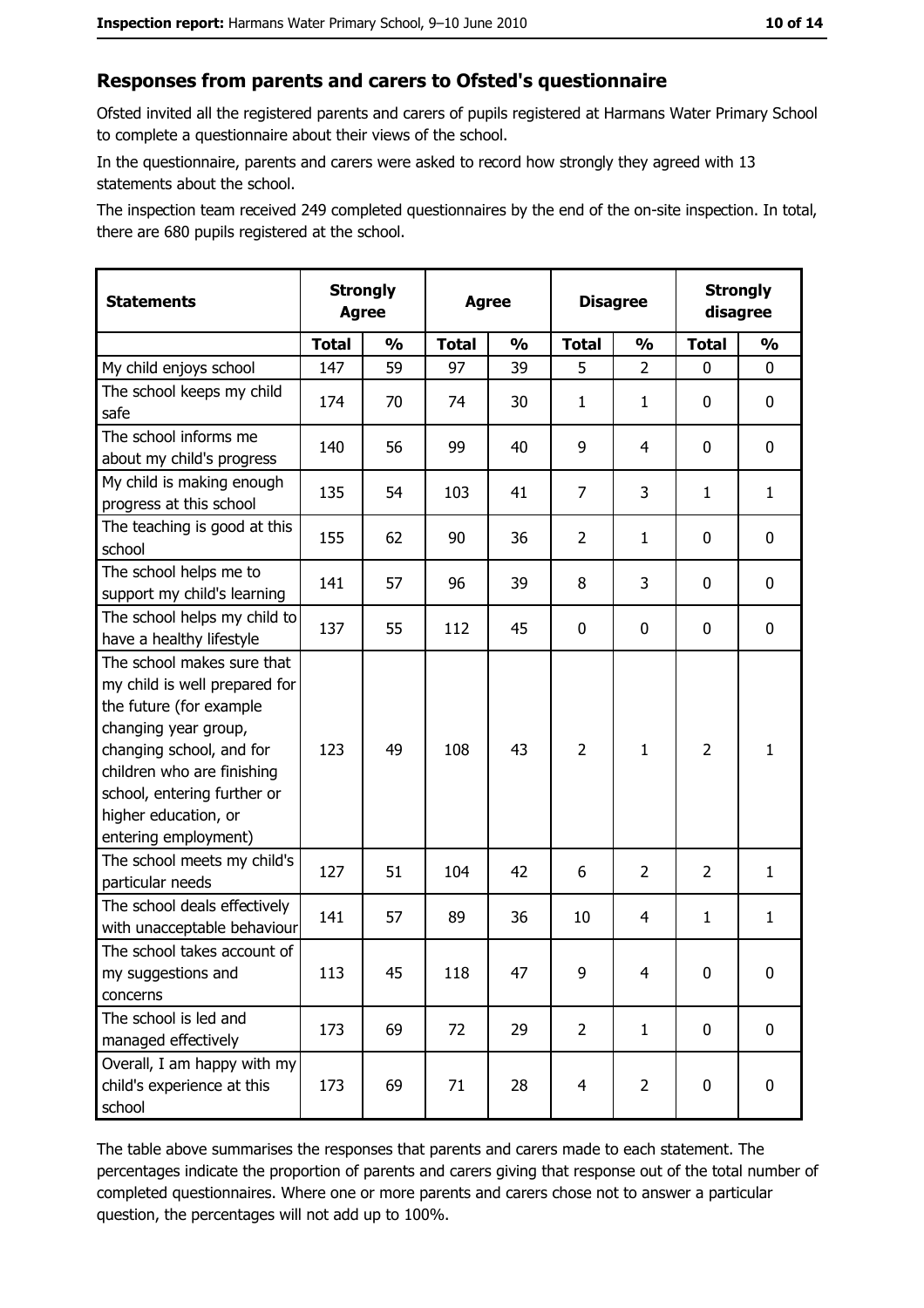# **Glossary**

| Grade   | <b>Judgement</b> | <b>Description</b>                                                                                                                                                                                                               |
|---------|------------------|----------------------------------------------------------------------------------------------------------------------------------------------------------------------------------------------------------------------------------|
| Grade 1 | Outstanding      | These features are highly effective. An oustanding<br>school provides exceptionally well for its pupils' needs.                                                                                                                  |
| Grade 2 | Good             | These are very positive features of a school. A school<br>that is good is serving its pupils well.                                                                                                                               |
| Grade 3 | Satisfactory     | These features are of reasonable quality. A satisfactory<br>school is providing adequately for its pupils.                                                                                                                       |
| Grade 4 | Inadequate       | These features are not of an acceptable standard. An<br>inadequate school needs to make significant<br>improvement in order to meet the needs of its pupils.<br>Ofsted inspectors will make further visits until it<br>improves. |

# What inspection judgements mean

## **Overall effectiveness of schools**

|                       | Overall effectiveness judgement (percentage of<br>schools) |      |                     |                   |
|-----------------------|------------------------------------------------------------|------|---------------------|-------------------|
| <b>Type of school</b> | <b>Outstanding</b>                                         | Good | <b>Satisfactory</b> | <b>Inadequate</b> |
| Nursery schools       | 51                                                         | 45   | 0                   | 4                 |
| Primary schools       | 6                                                          | 41   | 42                  | 10                |
| Secondary schools     | 8                                                          | 34   | 44                  | 14                |
| Sixth forms           | 10                                                         | 37   | 50                  | 3                 |
| Special schools       | 32                                                         | 38   | 25                  | 5                 |
| Pupil referral units  | 12                                                         | 43   | 31                  | 14                |
| All schools           | 9                                                          | 40   | 40                  | 10                |

New school inspection arrangements were introduced on 1 September 2009. This means that inspectors now make some additional judgements that were not made previously.

The data in the table above is for the period 1 September to 31 December 2009 and is the most recently published data available (see www.ofsted.gov.uk). Please note that the sample of schools inspected during the autumn term 2009 was not representative of all schools nationally, as weaker schools are inspected more frequently than good or outstanding schools.

Percentages are rounded and do not always add exactly to 100. Secondary school figures include those that have sixth forms, and sixth form figures include only the data specifically for sixth form inspection judgements.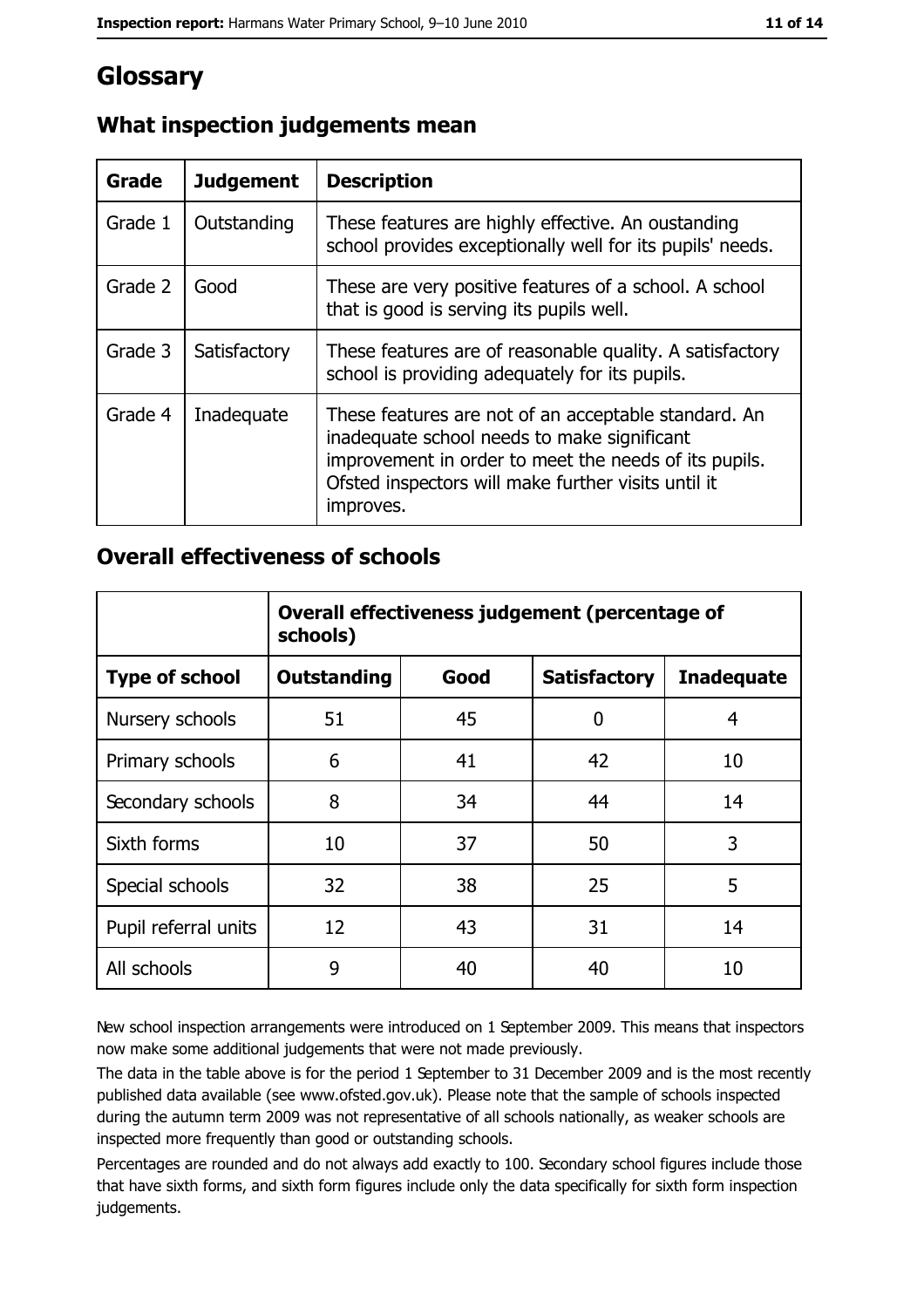# **Common terminology used by inspectors**

| Achievement:                  | the progress and success of a pupil in<br>their learning, development or training.                                                                                                                                                                                                                           |
|-------------------------------|--------------------------------------------------------------------------------------------------------------------------------------------------------------------------------------------------------------------------------------------------------------------------------------------------------------|
| Attainment:                   | the standard of the pupils' work shown by<br>test and examination results and in<br>lessons.                                                                                                                                                                                                                 |
| Capacity to improve:          | the proven ability of the school to<br>continue improving. Inspectors base this<br>judgement on what the school has<br>accomplished so far and on the quality of<br>its systems to maintain improvement.                                                                                                     |
| Leadership and management:    | the contribution of all the staff with<br>responsibilities, not just the headteacher,<br>to identifying priorities, directing and<br>motivating staff and running the school.                                                                                                                                |
| Learning:                     | how well pupils acquire knowledge,<br>develop their understanding, learn and<br>practise skills and are developing their<br>competence as learners.                                                                                                                                                          |
| <b>Overall effectiveness:</b> | inspectors form a judgement on a school's<br>overall effectiveness based on the findings<br>from their inspection of the school. The<br>following judgements, in particular,<br>influence what the overall effectiveness<br>judgement will be.                                                               |
|                               | The school's capacity for sustained<br>improvement.<br>Outcomes for individuals and groups<br>of pupils.<br>The quality of teaching.<br>The extent to which the curriculum<br>meets pupil's needs, including where<br>relevant, through partnerships.<br>The effectiveness of care, guidance<br>and support. |
| Progress:                     | the rate at which pupils are learning in<br>lessons and over longer periods of time. It<br>is often measured by comparing the<br>pupils' attainment at the end of a key<br>stage with their attainment when they<br>started.                                                                                 |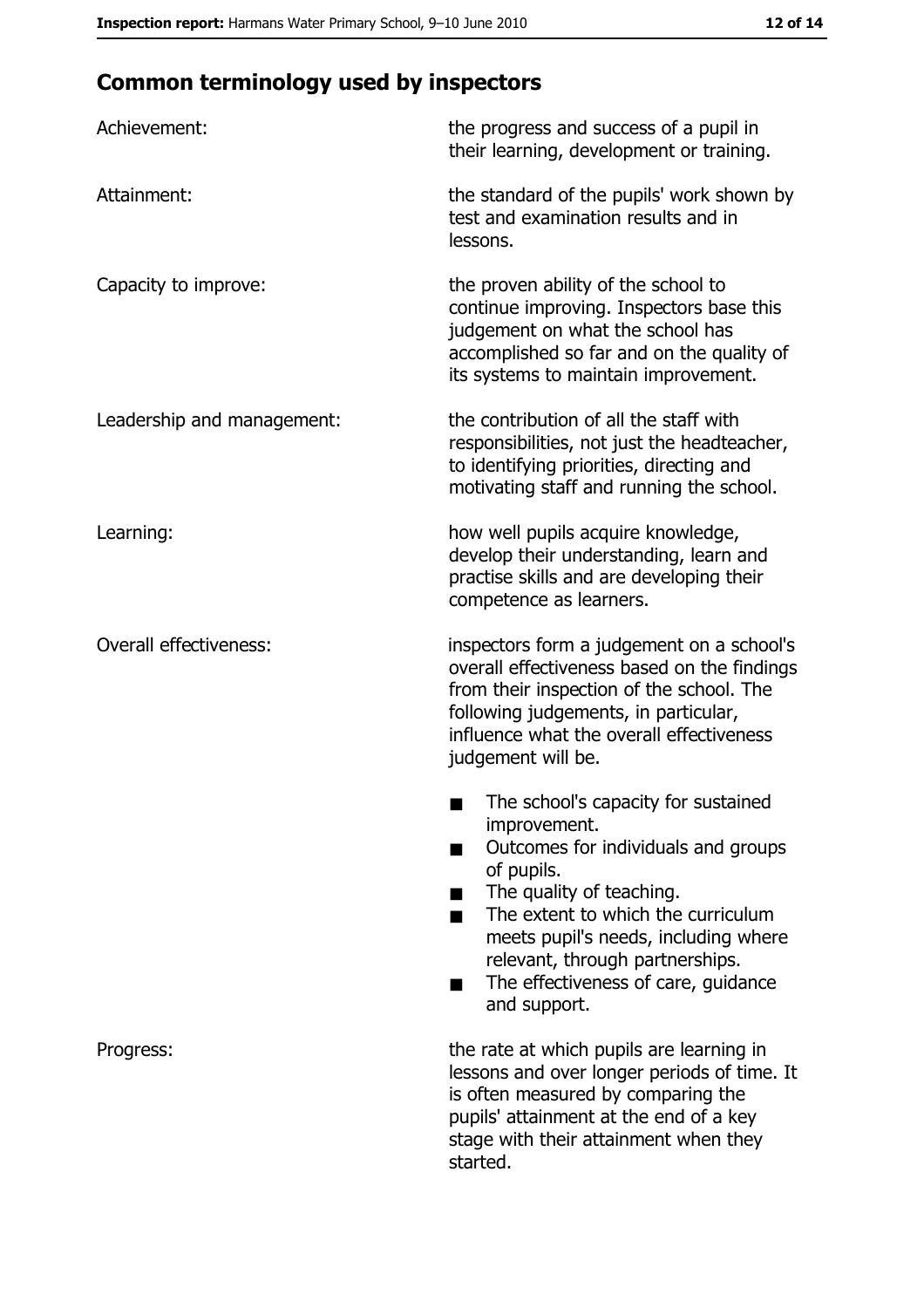This letter is provided for the school, parents and carers to share with their children. It describes Ofsted's main findings from the inspection of their school.



11 June 2010

Dear Pupils

Inspection of Harmans Water Primary School, Bracknell, RG12 9NE

Thank you for making us so welcome when we inspected your school recently. We enjoyed observing your lessons, talking to you and reading your questionnaires. You very much enjoy lessons and, as a result, you make good progress in your learning. Yours is a good school with some very good features. Here are some of the things we liked best.

- You behave well and work hard.  $\blacksquare$
- You know all about how to keep yourselves very safe, active and healthy.  $\blacksquare$
- $\blacksquare$ All the adults in the school take care of you outstandingly well and make sure that you are very safe.
- They work hard to make sure you have good opportunities to achieve well.  $\blacksquare$ Your headteacher and all the staff are doing a good job and they want to make things even better for you. We have identified four things for teachers to do to improve the way you learn.
- Check your work against your targets to show you the level at which you are  $\mathbf{r}$ working and what you need to do to improve.
- Plan more problem-solving and investigative activities for you to develop your skills,  $\blacksquare$ particularly in mathematics and science.
- Give those of you in the Nursery and Reception classes more help with your  $\blacksquare$ learning when you have choosing time.
- Make sure that they have enough opportunities to share the best ways of teaching  $\blacksquare$ vou.

You can help by talking to your teachers about how well you are learning and how you think your lessons could be improved.

We wish you every success for the future.

Yours sincerely

**Christine Pollitt** 

Lead inspector